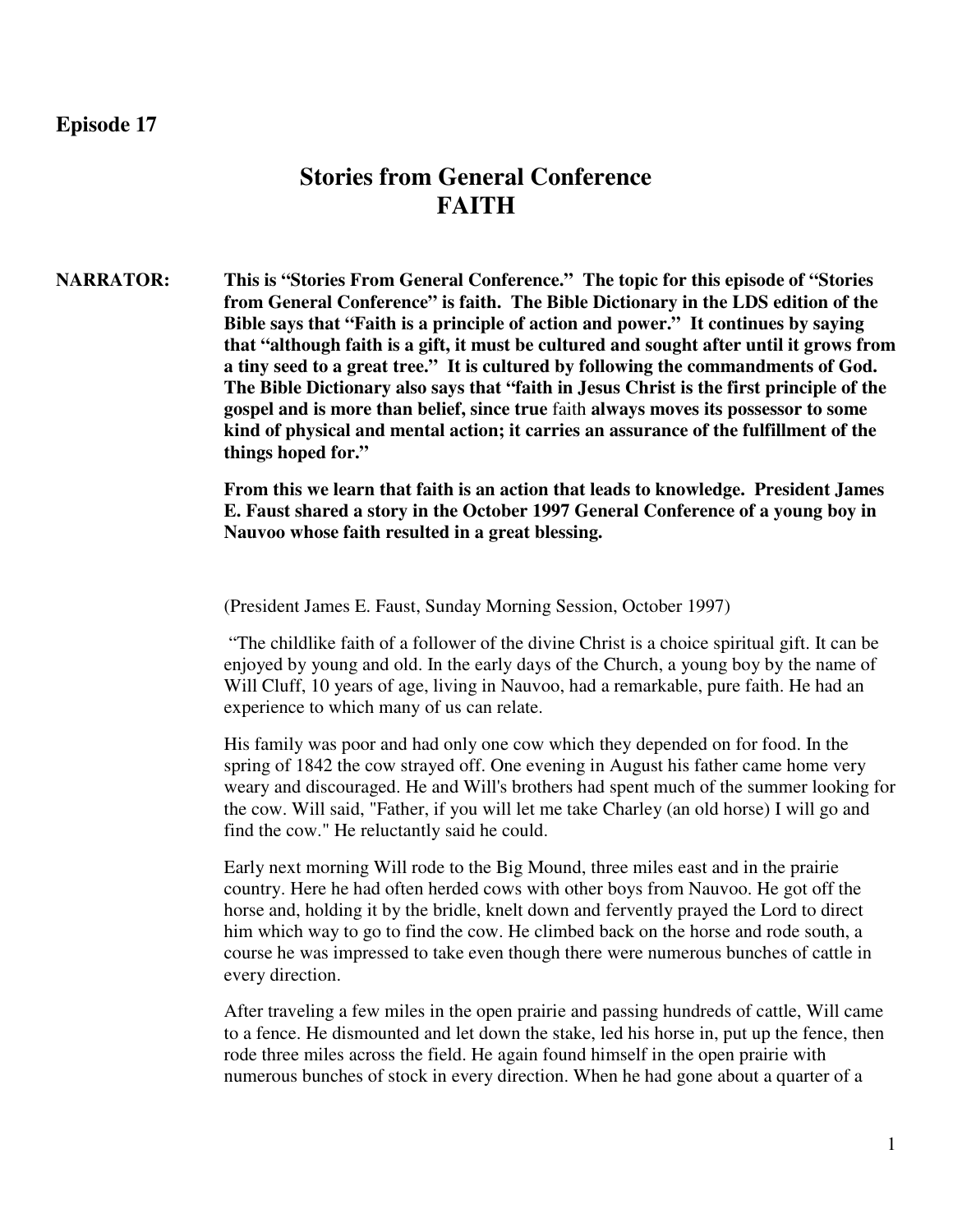mile from the field, he rode right on to the cow, feeding alone some distance from any other animals.

Will started to drive the cow in the direction of the city. He arrived late in the evening full of joy and thankful to his Father in Heaven."

## **NARRATOR: Little Will Cluff prayed with faith knowing he would get an answer. And he did. A modern example of a young woman's faith was related by Sister Janette Hales Beckham in the October 1997 General Conference.**

(Janette Hales Beckham, Sunday Afternoon Session, October 1997)

 "Being a witness of the faith of young people has increased my faith. One young mother wrote:

"When I was 13 I knew my life was not worth living. I was living in an abusive home where there never seemed to be lasting happiness. My two best friends told me they didn't want to be friends with me anymore because I thought I was too good for them, which made no sense but left me feeling completely alone.

"As the battles in my house continued to rage, I went to my bedroom. I was so scared. I knelt and called to the one person I still knew I had. I pleaded to my Father in Heaven to somehow take me home. I said, 'Father, I need to be with you. I need to feel your arms around me.' As I sat crying and quietly waiting in that desperate moment for Heavenly Father's arms to reach down, I heard a voice, 'Put your arms around yourself, and I will be with you.' As I followed that prompting, I felt Heavenly Father's love assure me that I could go on, and I would go on and I was not alone."

At a difficult time, this young woman turned to Heavenly Father. Her experience made her faith stronger and more real. The reward of her faith is evident in her temple marriage and family life today (see Alma 32:4243)."

## **NARRATOR: There is a power in faith that gives us strength to continue toward our righteous goals. In the April 2000 General Conference, Elder Jeffrey R. Holland related a story from pioneer days that illustrates this principle.**

(Elder Jeffrey R. Holland, Sunday Afternoon Session, April 2000)

John R. Moyle lived in Alpine, Utah, about 22 miles as the crow flies to the Salt Lake Temple, where he was the chief superintendent of masonry during its construction. To make certain he was always at work by 8 o'clock, Brother Moyle would start walking about 2 a.m. on Monday mornings. He would finish his work week at 5 p.m. on Friday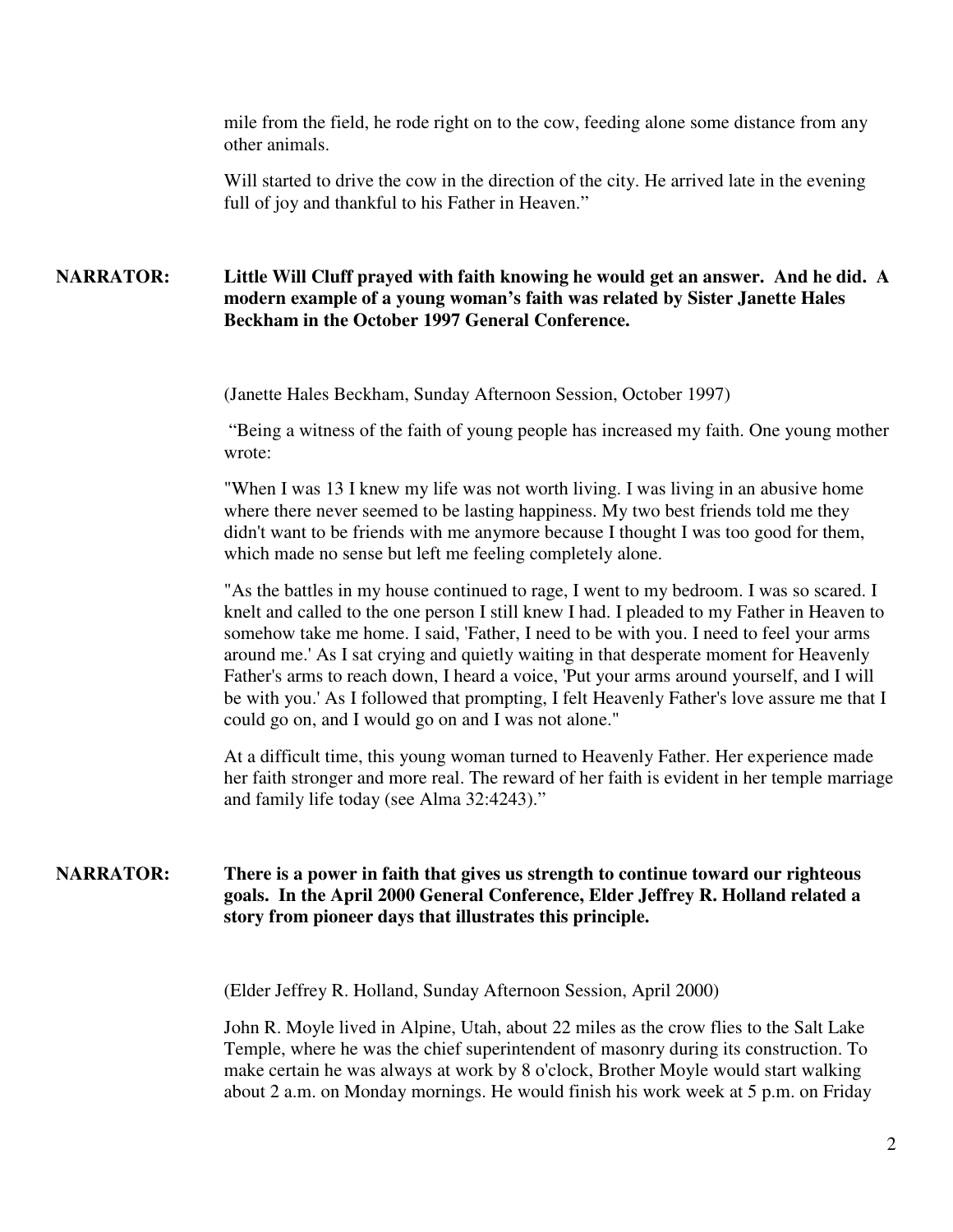and then start the walk home, arriving there shortly before midnight. Each week he would repeat that schedule for the entire time he served on the construction of the temple.

Once when he was home on the weekend, one of his cows bolted during milking and kicked Brother Moyle in the leg, shattering the bone just below the knee. With no better medical help than they had in such rural circumstances, his family and friends took a door off the hinges and strapped him onto that makeshift operating table. They then took the bucksaw they had been using to cut branches from a nearby tree and amputated his leg just a few inches below the knee. When against all medical likelihood the leg finally started to heal, Brother Moyle took a piece of wood and carved an artificial leg. First he walked in the house. Then he walked around the yard. Finally he ventured out about his property. When he felt he could stand the pain, he strapped on his leg, walked the 22 miles to the Salt Lake Temple, climbed the scaffolding, and with a chisel in his hand hammered out the declaration "Holiness to the Lord."

# **NARRATOR: Following is another story of faith. This account took place in Samoa, and illustrates how faith can provide strength which can then be translated into action. This story was related by President James E. Faust in the April 2001 General Conference.**

(President James E. Faust, Sunday Morning Session, April 2001)

Some years ago Albert Peters told of the experience he and his companion had of a man being born again. One day they went to the hut of Atiati in the village of Sasina in Samoa. There they found an unshaven, unkempt, misshapen man lying on a bed. He asked them to come in and introduce themselves. He was pleased to know they were missionaries and wanted to hear their message. They presented the first discussion, bore witness to him, and then left. As they walked away, they discussed Atiati's condition; he had had polio 22 years before that had left him without the use of his arms or legs, so how could he ever be baptized, being so completely disabled?

When they visited their new friend the next day, they were unprepared for the change in Atiati. He was bright and clean-shaven; even his bedding had been changed. "Today," he said, "I begin to live again, because yesterday my prayers were answered and you [came] to me. . . . I have waited for more than twenty years for someone to come and tell me that they have the true gospel of Christ."

For several weeks the two missionaries taught this sincere, intelligent man the principles of the gospel, and he received a strong witness of the truth and the need for baptism. He asked them to fast with him so that he would have the strength to go down into the water and be baptized. The nearest baptismal font was eight miles away. So they carried him to their car, drove him to the chapel, and set him on a bench. Their district leader opened the service by bearing a strong testimony about the sacred ordinance of baptism. Then Elder Peters and his companion picked up Atiati and carried him to the font. As they did so, Atiati said, "Please, put me down." They hesitated, and he said again, "Put me down."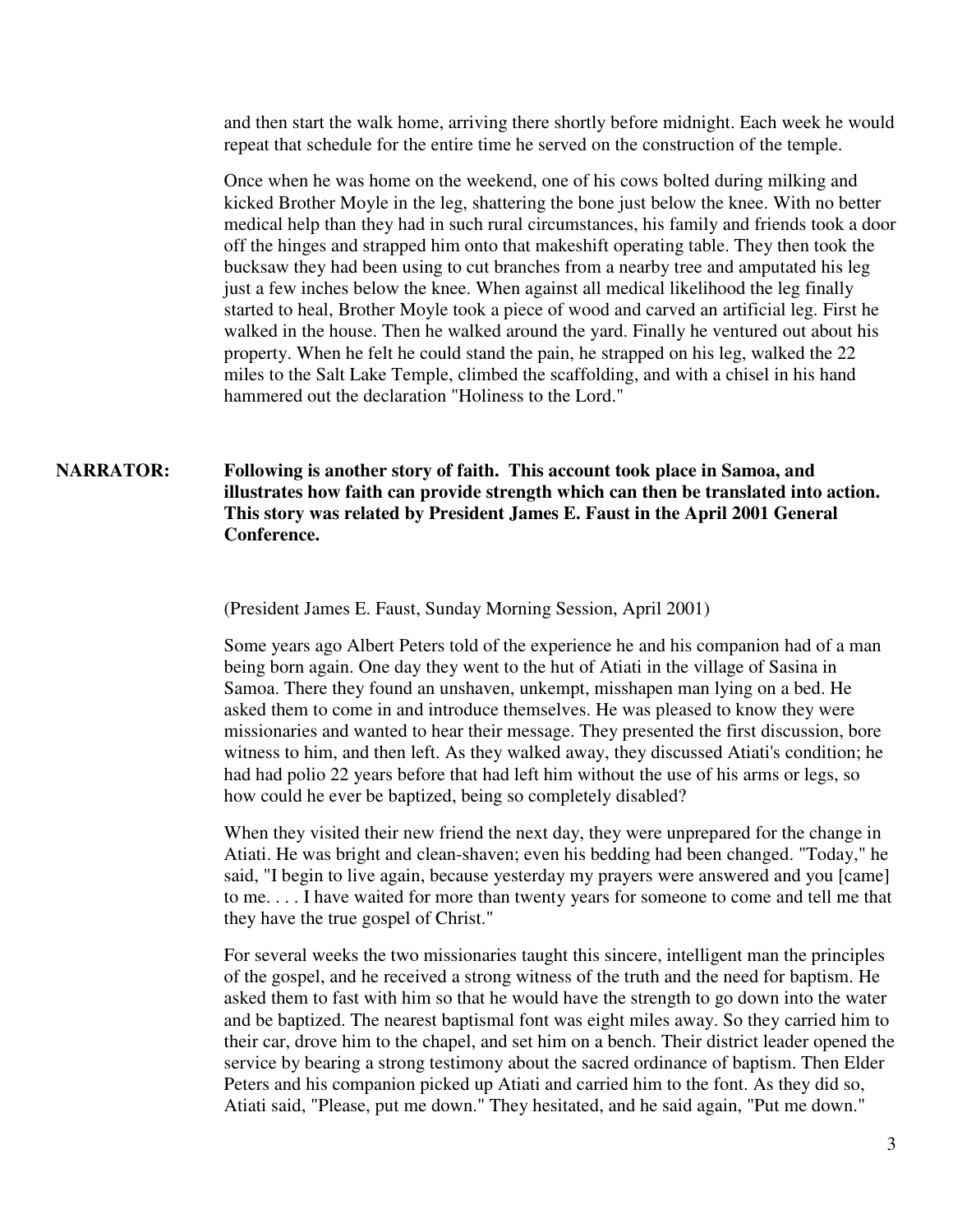As they stood in some confusion, Atiati smiled and exclaimed: "This is the most important event in my life. I know without a doubt in my mind that this is the only way to eternal salvation. *I will not be carried to my salvation!*" So they lowered Atiati to the ground. After a huge effort, he managed to pull himself up. The man who had lain 20 years without moving was now standing. Slowly, one shaky step at a time, Atiati went down the steps and into the water, where the astonished missionary took him by the hand and baptized him. He then asked to be carried from the font to the chapel, where he was confirmed a member of the Church.

Atiati continued to progress so that he gained the ability to walk only by a cane. He told Elder Peters that he knew that he would be able to walk on the morning of his baptism. He said, "Since faith can move a stubborn mountain, I had no doubt in my mind that it would mend these limbs of mine." I believe we can say that Atiati was truly born again!

### **NARRATOR: Faith requires us to place our trust in the Lord. The following analogy was related by Elder W. Craig Zwick in the October 2003 General Conference.**

(Elder W. Craig Zwick, Saturday Afternoon, October 2003)

We can never complete "the race that is set before us" (Hebrews 12:1) without placing our hand in the Lord's.

Several years ago, our only daughter decided to compete in a marathon. She trained and worked very hard, along with some of her friends. The race was difficult, and there were times when she wanted to quit. But she kept going, just concentrating on one step at a time. As she was approaching the middle part of the course, she heard someone behind her shout out, "Blind man on your left."

She turned her head only to see a blind man overtake her, holding the hand of another man. They were both running the race. As they passed, she could see how tightly the blind man held the hand of his friend.

Overcome with her own physical pain, she was lifted as she watched these two men run hand in hand. He who could see was motivated by his blind friend, and the blind man depended upon the connection he had to his friend's hand. Our daughter knew the blind man could never finish the race alone. She was inspired by the trust of the blind man and the devoted love of his friend.

In like manner, the Savior has stretched forth His hand to each of us so that we don't have to run alone. "To those [of us] who [occasionally] stagger or stumble, He is there to steady and strengthen" (*Trusting Jesus,* 43). As we advance toward the finish line, He will be there to save us; and for all this He gave His life.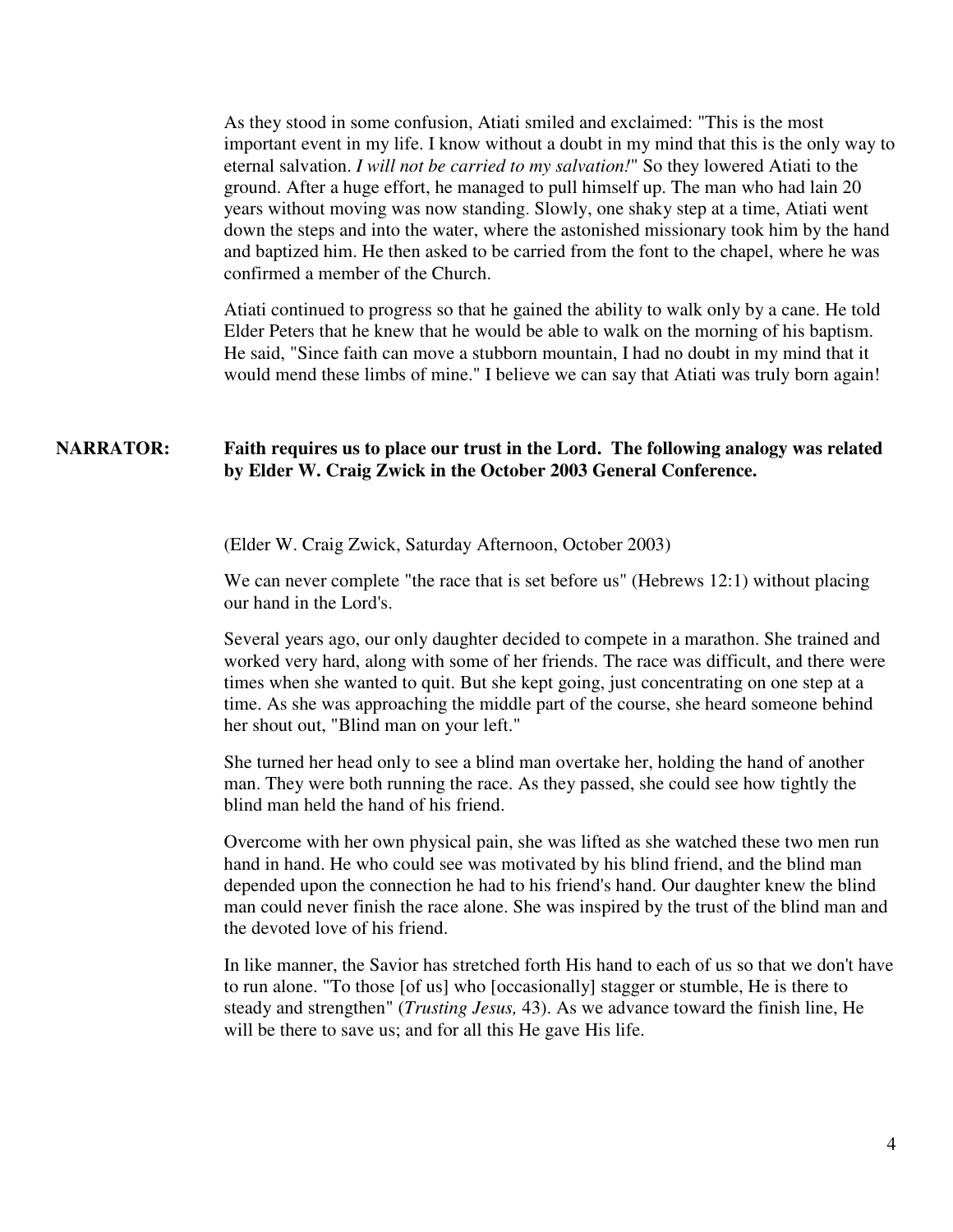## **NARRATOR: One manifestation of faith can result in miracles. Sister Sydney S. Reynolds shared a story in the April 2001 General Conference that explains how the combined faith of family and friends helped a set of twins who were born prematurely.**

(Sister Sydney S. Reynolds, Saturday Morning Session, April 2001)

Our daughter and her husband took a while to find each other and then, though they wanted children with all their hearts, over a number of years had difficulty realizing that dream. They prayed and they sought priesthood blessings and medical help, and eventually were thrilled to learn they were expecting twins.

Things did not go smoothly, however, and three and a half months before the babies were due to arrive, the mother-to-be found herself in the labor and delivery section of the hospital. The doctors at first were hopeful that they could stop the labor for a few more weeks. Quickly, however, the question became, would they even have the 48 hours necessary for medication to prepare the babies' immature lungs to function?

A nurse came in from the newborn intensive care unit to show the couple pictures of the machines the babies would be hooked up to if they were born alive. She explained the risks for eye damage, for lung collapse, for physical impairment, for brain damage. The couple listened, humbled yet hopeful, and then, despite all the doctors could do, it was obvious that these babies were coming.

They were born alive. First the baby girl and then the baby boy—weighing less than four pounds together—were rushed to the intensive care unit and put on ventilators, with umbilical tubes and intravenous lines and constant attention. They can't have too much light, they can't have too much noise, their chemical balances need constant monitoring, as the hospital, with millions of dollars of equipment and many wonderful doctors and nurses, attempted to replicate the miracle of a mother's womb.

There are multitudes of little miracles every day: a collapsed lung heals and then, despite the odds, continues to function properly; pneumonia is beaten back; more deadly infections invade and are overcome; IV lines go bad and are replaced. After two and a half months, the baby boy has gained two pounds and can breathe with an oxygen supplement. His ventilator is gone, he learns to eat, and his grateful parents take him home with monitors attached.

The baby girl keeps pulling her ventilator tube out, setting off alarms across the nursery. Maybe she wants to keep up with her brother, we think, but her throat closes off each time, and she just can't breathe on her own. Her throat is so inflamed that at times the respiratory therapists have great difficulty reinserting the tube, and she almost dies. Her normal progress is stymied by her continued dependence on the ventilator.

Finally, after her baby brother has been home for two months, the doctors feel they are forced to suggest surgery for her—a surgery that will allow her to breathe by opening a hole in her throat, a surgery that might solve the stomach problems by opening a hole in her side, but a surgery that will impact her little body for many more months and maybe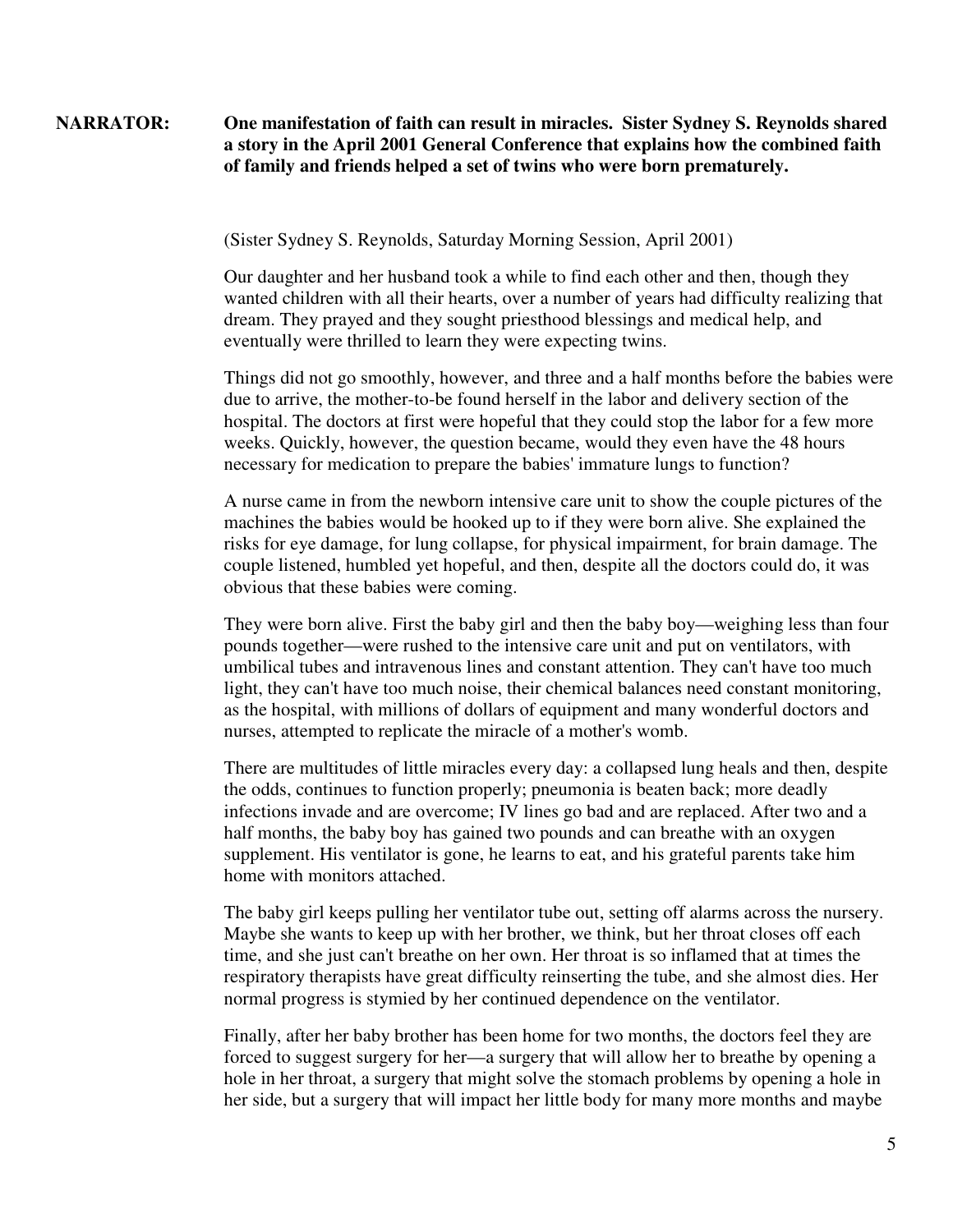for the rest of her life. As the parents wrestled with this decision, a beloved aunt sent a message to all the family. She explained the situation—the critical issue of timing, the importance of getting off the ventilator—and suggested that we join our faith once again, and in prayer and fasting ask for one more miracle—if it was the Lord's will. We would culminate our fast with a prayer the evening of December 3.

Let me read from a letter that was sent to the family the morning of December 4. "Dearest Family, Wonderful news! Blessings from the Lord. Our heartfelt thanks for your prayers and fasting in behalf of our little girl. Yesterday morning she came off the ventilator and has been off for 24 hours at this writing. To us, it is a miracle. The medical staff are still guarded about predicting the future, but we are so grateful to the Lord and to you. We are praying that this will mark the beginning of the end of her hospital stay. And we even dare to hope that she'll be home for Christmas."

She did make it home for Christmas, and both babies are currently doing "just fine." Our family has had its own "parting of the Red Sea," and we are prepared to testify that there is today, as there was yesterday and will be forever, a "God of miracles" who loves His children and desires to bless them.

Now, we know, as you do, that all petitions to the Lord and all fasts do not receive this same hoped-for answer. Our extended family also has faced the death of loved ones, serious illness, the trial of divorce, and children who are choosing another path. We do not always understand the reasons behind the tests that come with mortality. But our faith has grown, and perhaps yours has too, as we have watched loved ones, friends, and people we know only by reputation endure with faith in the Lord the most severe trials. They, too, know the God of miracles and witness in their extremity that whatever the future holds for them, the Lord knows them and loves them and is blessing them. They are sealed to Him and to each other forever, and they are willing to submit their wills to His.

# **NARRATOR: Sometimes faith can manifest itself in the sacrifices people are willing to make. To illustrate this, Sister Anne C. Pingree shared the following story in the October 2003 General Conference about an experience in Nigeria.**

(Sister Anne C. Pingree, Saturday Morning Session, October 2003)

I will never forget a sauna-hot day in the lush rain forest of southeastern Nigeria. My husband and I had traveled to one of the most remote locations in our mission so he could conduct temple recommend interviews with members in the Ikot Eyo district. Some in this growing district had been Church members less than two years. All the members lived 3,000 miles away from the nearest temple in Johannesburg, South Africa. None had received their temple endowment.

These members knew the appointed day each month we would come to their district, but even we didn't know the exact hour we would arrive; nor could we call, for telephones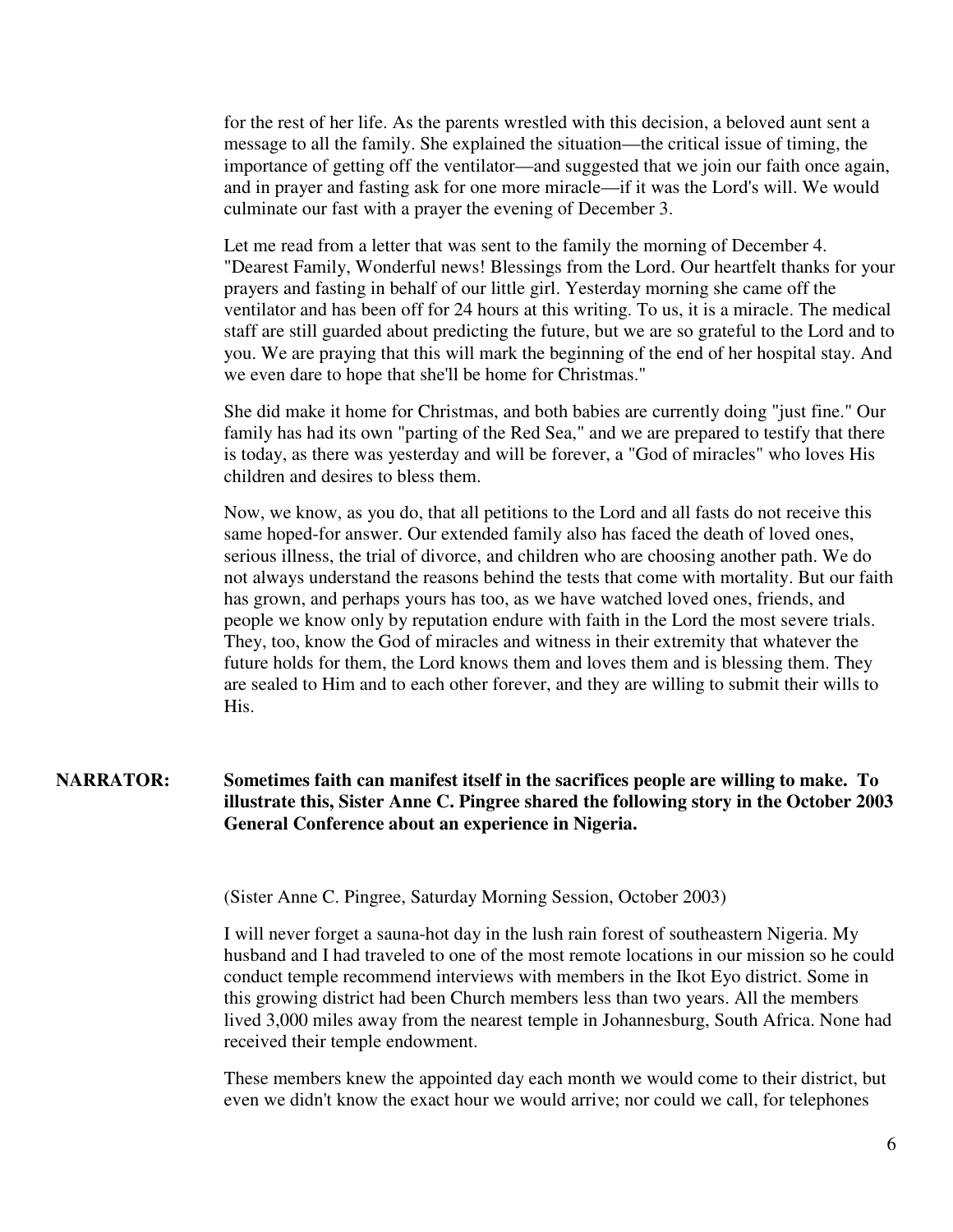were rare in that part of West Africa. So these committed African Saints gathered early in the morning to wait all day if necessary for their temple recommend interviews. When we arrived, I noticed among those waiting in the searing heat were two Relief Society sisters dressed in bold-patterned wrappers, white blouses, and the traditional African head-ties.

Many hours later, after all the interviews were completed, as my husband and I drove back along that sandy jungle trail, we were stunned when we saw these two sisters still walking. We realized they had trekked from their village—a distance of 18 miles round trip—just to obtain a temple recommend they knew they would never have the privilege of using.

These Nigerian Saints believed the counsel of President Howard W. Hunter: "It would please the Lord for every adult member to be worthy of—and to carry—a current temple recommend, even if proximity to a temple does not allow immediate or frequent use of it." In her hand, carefully wrapped in a clean handkerchief, each sister carried her precious temple recommend. I carry their examples of faith carefully wrapped in my heart.

These two covenant Relief Society sisters embody the meaning of Alma's teaching "concerning faith—faith is *not* to have a perfect knowledge of things; therefore if ye have faith ye *hope* for things which are *not seen,* which are *true.*"

## **NARRATOR: Our faith can motivate us to make unusual and dramatic sacrifices. President James E. Faust shared the following story of such faith during the October 2006 General Conference.**

(President James E. Faust, Saturday Morning Session, October 2006)

In the early days of the Church in Mexico, two faithful leaders who were disciples of Christ became martyrs because of their belief. The two whose lives were taken were Rafael Monroy and Vicente Morales.

During the Mexican Revolution, Rafael Monroy was the president of the small San Marcos Mexico Branch, and Vicente Morales was his first counselor. On July 17, 1915, they were apprehended by the Zapatistas. They were told they would be spared if they would give up their weapons and renounce their strange religion. Brother Monroy told his captors that he did not have any weapons and simply drew from his pocket his Bible and Book of Mormon. He said, "Gentlemen, these are the only arms I ever carry; they are the arms of truth against error."

When no arms were found, the brethren were cruelly tortured to make them divulge where arms were hidden. But there were no arms. They were then taken under guard to the outskirts of the little town, where their captors stood them up by a large ash tree in front of a firing squad. The officer in charge offered them freedom if they would forsake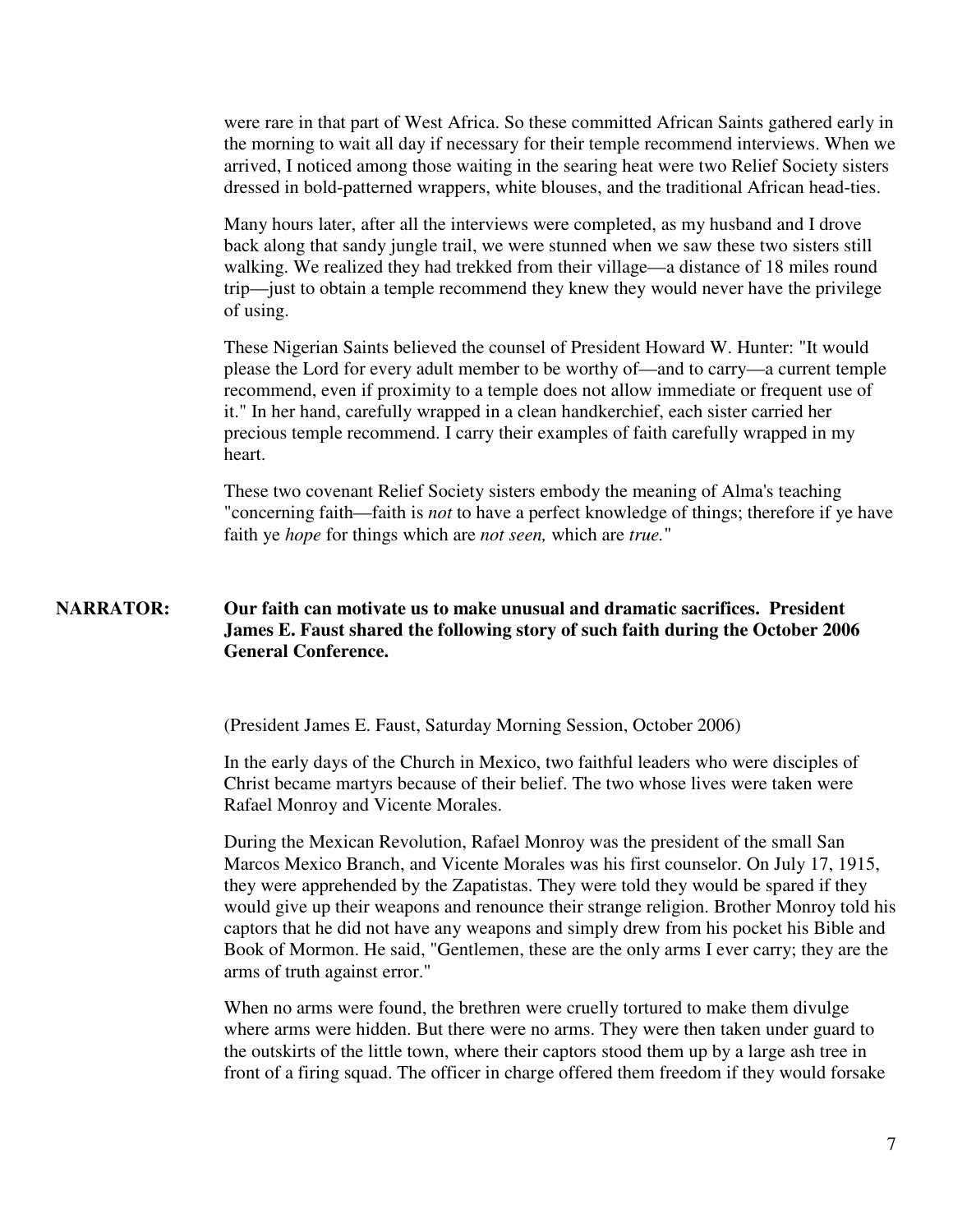their religion and join the Zapatistas, but Brother Monroy replied, "My religion is dearer to me than my life, and I cannot forsake it."

They were then told that they were to be shot and asked if they had any request to make. Brother Rafael requested that he be permitted to pray before he was executed. There, in the presence of his executioners, he kneeled down and, in a voice that all could hear, prayed that God would bless and protect his loved ones and care for the little struggling branch that would be left without a leader. As he finished his prayer, he used the words of the Savior when He hung upon the cross and prayed for his executioners: "Father, forgive them; for they know not what they do." With that the firing squad shot both Brother Monroy and Brother Morales.

Some years ago I went to Mexico to reorganize a stake presidency. As I conducted the interviews, I was privileged to become acquainted with one of the descendants of Rafael Monroy. I was very impressed with the depth of this man's testimony and his commitment to the gospel. When I asked him what had happened to the rest of Brother Monroy's descendants, he said that many of them have been on missions and continue faithful in the Church.

# **NARRATOR: Numerous stories of faith and inspired determination provide examples for us all to follow. In the October 2008 General Conference, President Dieter F. Uchtdorf related a story from his boyhood that illustrates how his mother's faith, coupled with action, brought ultimate peace in a very stressful situation.**

(Elder Dieter F. Uchtdorf, Saturday Morning Session, October 2008)

Toward the end of World War II, my father was drafted into the German army and sent to the western front, leaving my mother alone to care for our family. Though I was only three years old, I can still remember this time of fear and hunger. We lived in Czechoslovakia, and with every passing day, the war came nearer and the danger grew greater.

Finally, during the cold winter of 1944, my mother decided to flee to Germany, where her parents were living. She bundled us up and somehow managed to get us on one of the last refugee trains heading west. Traveling during that time was dangerous. Everywhere we went, the sound of explosions, the stressed faces, and ever-present hunger reminded us that we were in a war zone.

Along the way the train stopped occasionally to get supplies. One night during one of these stops, my mother hurried out of the train to search for some food for her four children. When she returned, to her great horror, the train and her children were gone!

She was weighed down with worry; desperate prayers filled her heart. She frantically searched the large and dark train station, urgently crisscrossing the numerous tracks while hoping against hope that the train had not already departed.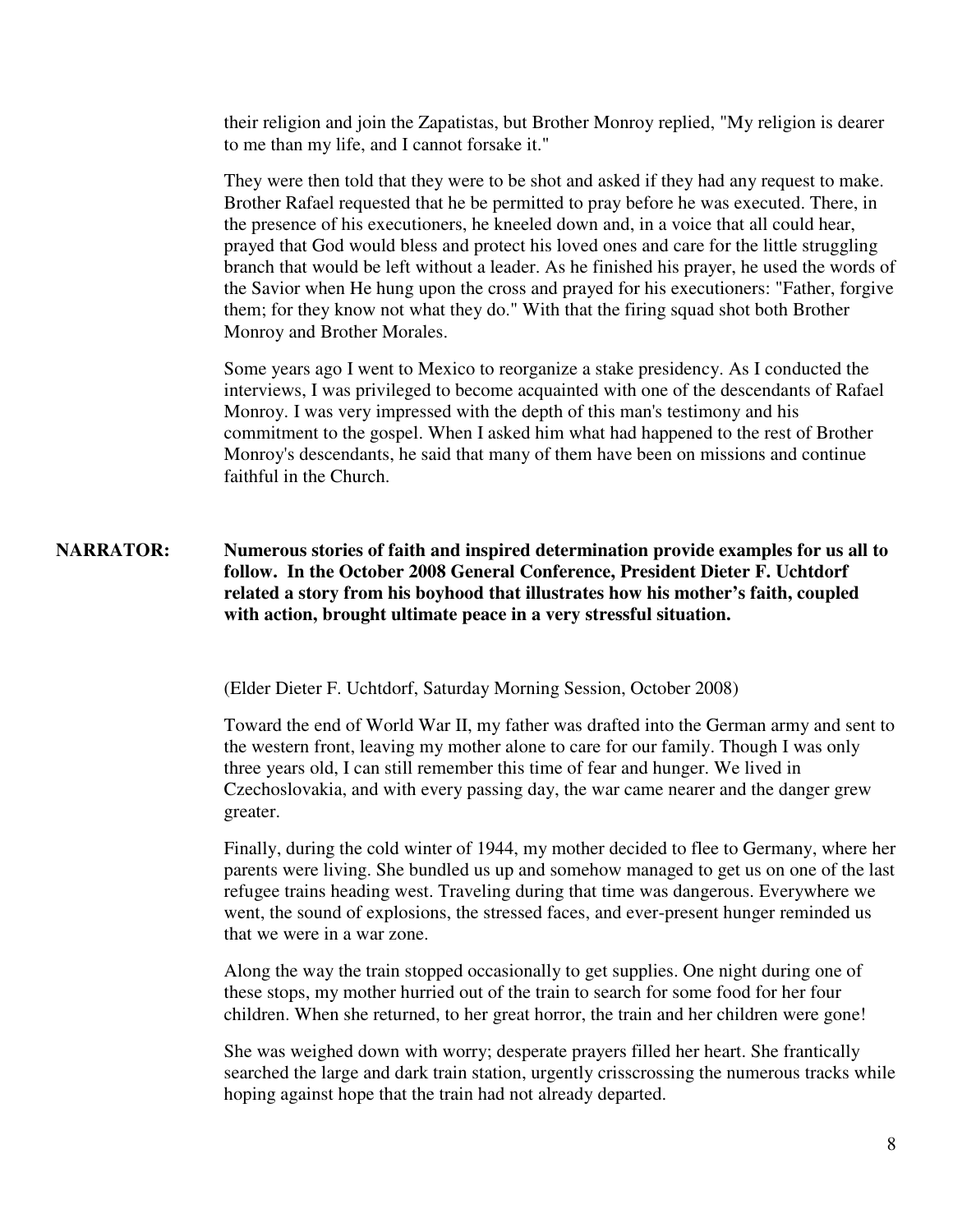Perhaps I will never know all that went through my mother's heart and mind on that black night as she searched through a grim railroad station for her lost children. That she was terrified, I have no doubt. I am certain it crossed her mind that if she did not find this train, she might never see her children again. I know with certainty: her faith overcame her fear, and her hope overcame her despair. She was not a woman who would sit and bemoan tragedy. She moved. She put her faith and hope into action.

And so she ran from track to track and from train to train until she finally found our train. It had been moved to a remote area of the station. There, at last, she found her children again.

I have often thought about that night and what my mother must have endured. If I could go back in time and sit by her side, I would ask her how she managed to go on in the face of her fears. I would ask about faith and hope and how she overcame despair.

# **NARRATOR: Sometimes when our faith is tried, we may discover it is not God who has wavered, but us. In the October 2002 General Conference, Elder Joseph B. Wirthlin provided an analogy from his own experience that illustrates this principle.**

(Elder Joseph B. Wirthlin, Sunday Afternoon, October 2002)

Sometimes the world appears dark. Sometimes our faith is tried. Sometimes we feel that the heavens are closed against us. Yet we should not despair. We should never abandon our faith. We should not lose hope.

A few years ago, I began to notice that things around me were beginning to darken. It troubled me because simple things like reading the print in my scriptures were becoming more difficult. I wondered what had happened to the quality of the lightbulbs and wondered why manufacturers today couldn't make things like they had in years past.

I replaced the bulbs with brighter ones. They, too, became dim. I blamed the poor design of the lamps and bulbs. I even questioned whether the brightness of the sun was fading before the thought occurred to me that the problem might not be with the amount of light in the room—the problem might be with my own eyes.

Shortly thereafter, I went to an ophthalmologist who assured me that the world was not going dark at all. A cataract on my eye was the reason the light seemed to be fading. This certainly gives you my age. I placed my faith in the capable hands of this trained specialist, the cataract was removed, and behold, light again flooded my life! The light had never diminished; only my capacity to see the light had been lessened.

## **NARRATOR: May we all exercise our faith to access the blessings of Heaven available to each one of us. As we do so, we will experience joy as we grow closer to our Heavenly Father and our Savior, Jesus Christ.**